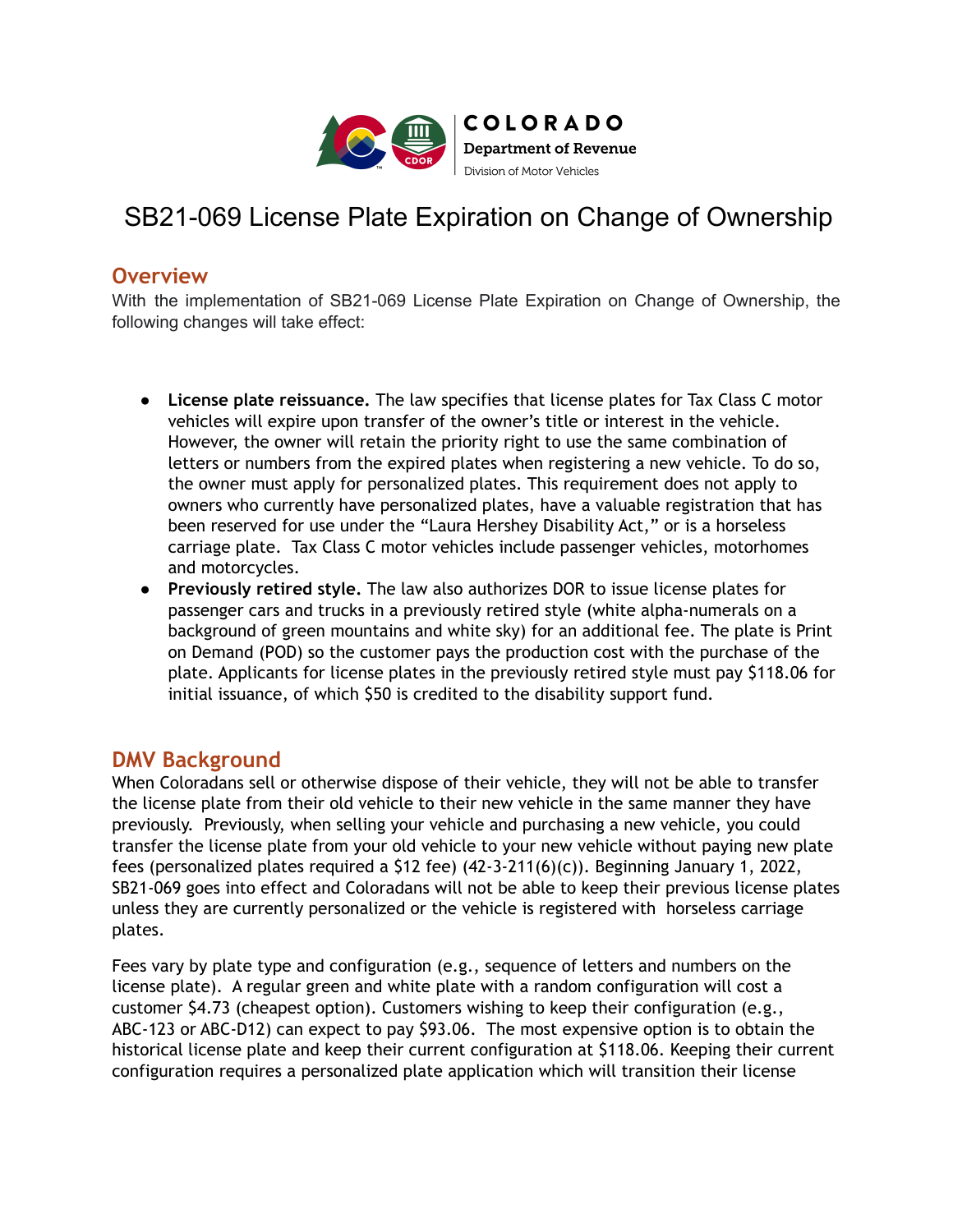plate to what is considered a "vanity" plate. We anticipate this will cause some dissatisfaction both with the plate holders and the county offices issuing the plates.

## **Key Messages**

- The License Plate Expiration On Change Of Ownership Act of 2021 is a step forward in making Colorado highways and byways safer for all motorists and first responders
	- Despite substantial growth in the number of motor vehicles on Colorado's roads, Colorado has not implemented a periodic license plate replacement program in over 20 years.
- The new law establishes a license plate reissue program that enhances public safety by ensuring registered vehicles in Colorado having a serviceable license plate that is reflective and visible in low-light environments
	- $\circ$  License plates are often the only highly reflective element on vehicles which is critically important in stalled vehicle scenarios
		- On average, license plates lose 50% of their reflectivity within 5 to 10 years of use and the average age of motor vehicles in Colorado is 6 years.
- Under the new program, license plates for Class C motor vehicles will expire upon transfer of the owner's title or interest in the vehicle. However, the owner will retain the priority right to use the same combination of letters or numbers from the expired plates when registering a new vehicle. To do so, the owner must apply for personalized plates. This requirement does not apply to owners who currently have personalized plates, have a valuable registration that has been reserved for use under the "Laura Hershey Disability Act," or is a horseless carriage plate. Tax Class C motor vehicles include passenger vehicles, motorhomes and motorcycles.
- More easily readable license plates will help in public safety and law enforcement efforts during Amber Alerts
	- About 70% of crimes involve a vehicle and serviceable license plates are a low-cost and effective measure to identify vehicles involved in a crime
- Recent national studies estimate that as many as four out of 10 vehicles on Colorado thoroughfares are not properly registered
- Not only will this program make Colorado roads safer, the revenue it will generate could be used to fight traffic congestion
	- According to the U.S. Census [Bureau,](https://www.census.gov/library/stories/state-by-state/colorado-population-change-between-census-decade.html) Colorado's population increased 14.8% to 5,773,714 from 2010 to 2020.
		- The roughly 750,000 new residents Colorado gained from 2010 to 2020 have contributed to traffic congestion, and many are driving vehicles that are not registered in Colorado, which has contributed to the loss of critical revenue for transportation and other purposes.
			- Unregistered and improperly licensed vehicles contribute to significant state and local shortfalls in revenue for critical transportation and other needs